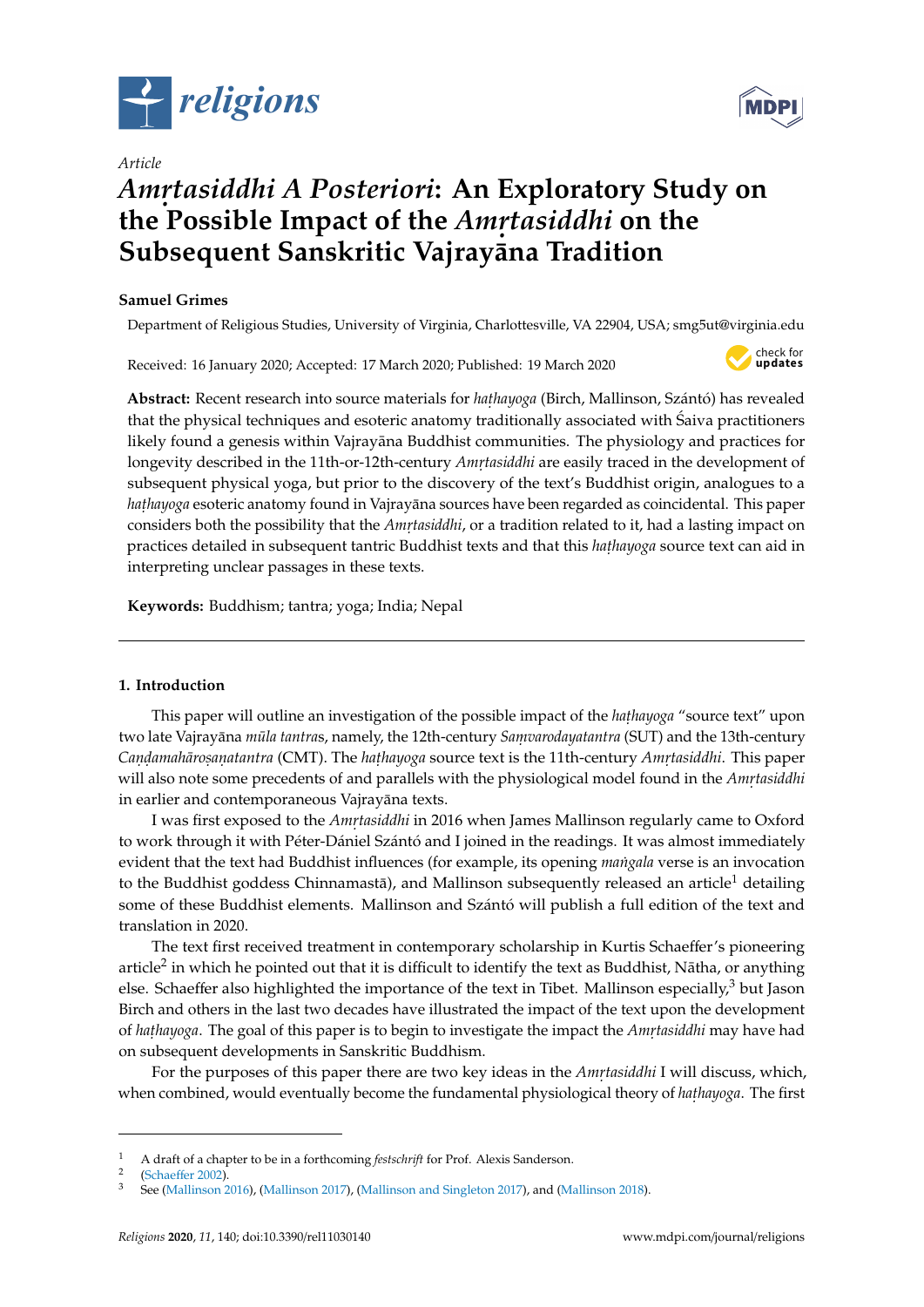idea is that if one is able to preserve the store of *bindu,* or *amrta,* that is, semen, in the cranial vault, that one may extend one's own life. This *bindu* drips, drop by drop, over a lifetime, and once it is exhausted, the individual dies. In females it is present as well, although as female sexual fluid or menstrual blood, not seminal fluid. The second idea is that through *prāṇāyāma* and physical manipulation of the body, a *yogin* can force wind through the *nāḍīs*, the subtle channels of the body, into the central channel and upwards, and reverse the downward course of the ever-dripping *bindu* for the specific purpose of prolonging one's own life. This is the *amrtasiddhi*, the accomplishment of immortality.

#### **2. Precedents in Vajrayāna**

There is a long, well-documented history of alchemy and practices for longevity in Vajrayāna prior to the *Amrtasiddhi*,<sup>4</sup> but the text's particular model does not appear to exist in tantric Buddhism, at least not in any of the materials that we are aware known of. That is, the model of a store of life-sustaining substance in the cranium, and the ability to move subtle wind through the channels of the body to propel this substance upwards for the purpose of life-extension or death-prevention. There are, however*, similar* physiological systems within Vajrayāna prior to the *Amṛtasiddhi*. The examples presented in this section are not intended to be exhaustive (and indeed they are not), but to showcase the existence of such systems in Vajrayāna prior to or within the 11th century.

The concept of something called *bindu* is found in the 8th-century *Guhyasamājatantra* as a point upon which a *yogin* places a seed-syllable visualized in meditation.<sup>5</sup> There is also a mention of *bindu* as a drop of seminal fluid produced through sexual union.<sup>6</sup> In the *Guhyasamājottara*, the 18th chapter of the *Guhyasamājatantra*, and likely a late 8th-century addition to the original tantra, we see *bindu* as an object of the mind during *prāṇāyāma*, a drop or point of *prāṇa* called "prāṇabindu".<sup>7</sup> Here bindu is an object in meditation, the point one places one's own seed mantra upon, not a physical substance; however, it is noteworthy that centuries later, at the time of the *Amr্tasiddhi'*s production, the famed Nāropā locates this *bindu* in the forehead.<sup>8</sup>

The *Laghukālacakratantra*, or simply *Kālacakra*, produced circa 1030 CE (so more or less contemporaneous with the *Amr. tasiddhi*), includes four, individual *bindu*s located in respective *cakra*s, which lead to wrong speech and behavior but, when purified, result in a perfected body. This purification happens through *binduyoga*, where a drop of semen is sent upwards and then diffuses throughout the body, leading to bliss.<sup>9</sup>

As regards the *nāḍī*s, a fully developed system of 32 channels, with sun and moon corresponding to the primary right and left channels, respectively, exists in Vajrayana as early as the late 9th-century

<sup>4</sup> For an overview of alchemical practices in both South Asia and Sanskritic Buddhism in general see White, David Gordon. *The Alchemical Body: Siddha Traditions in Medieval India*. The University of Chicago Press, Chicago and London. 1996. For practices related directly to the *Laghukalacakratantra* and speculation regarding the wider tradition it draws from, see [\(Wallace](#page-8-5) [2001\)](#page-8-5).

<sup>5</sup> buddhamandalamadhyastham vajrāksobhyam prabhāvayet | hūmkāram hrdaye dhyātvā cittam bindugatam nyaset || buddhamandalamadhyastham amitābham prabhāvayet | āḥkāraṃ hṛdaye dhyātvā vajraṃ bindugataṃ nyaset || Guhyasamājatantra 11.42–43. "He should visualize Aksobhya situated in the center of the Buddha *mandala*; [then] visualizing the *HUM* syllable in his heart, he should fix [the syllable] at the *bindu* at the mind. He should visualize Amitabha situated at the center of the Buddha *mandala*; [then] visualizing the *AH* syllable in his heart, he should fix [the syllable] at the *bindu* at the *vajra*."

<sup>6</sup> *svavajram. padmasam. yuktam. dvayendriyaprayogatah.* | *svaretobindubhir buddhan vajrasattv ¯ a¯m. ´s ca pujayet ¯* || *Guhyasamajatantra ¯* 7.26. "The two sense organs united, his own penis joined with her vagina, he should worship the Buddhas and Vajrasattvas with drops of his own seed."

 $^7$  niścārya pindarūpena nāsikāgre tu kalpayet | pañcavarnam mahāratnam prānāyāmam iti smrtam | svamantram hrdaye dhyātvā *pra¯n. abindugatam. nyaset* | *Guhyasamajottara ¯* 147cd-148. "Exhaling, one should set the great jewel of five colors in the form of a ball (*pindarūpena*) on the tip of the nose. This is called 'restraint of the breath' (*prāṇāyāma*). Having visualized one's own mantra as located in the heart, he should fix [the mantra] on the *prāṇabindu*."

 $^8$   $\,$  niścārya pindarupena | iha pindam savyāvasavyamandalānām ekatvam madhyamāyām avadhūtyām prānavāyoh | "'Breathing out in the form of a ball.' Here, the ball is the *Prāṇa* wind of the maṇḍalas/areas of the right and left [channels], that is unified in the central channel (*madhyamā*), the *Avadhūtī." bindugatam bindusthānam lalāṭam tatra nyasen nirodhayet* | "'at the *bindu'*. In other words, it must be arrested in the location of the *bindu,* the forehead." *Sekoddeśaṭīkā,* commentary on GSU 147c and 148d, respectively.

<sup>9</sup> C.f. [\(Wallace](#page-8-5) [2001,](#page-8-5) p. 22, 200) and the *Vimalaprabha¯* commentary on *Kalacakratrantra ¯* 4.110.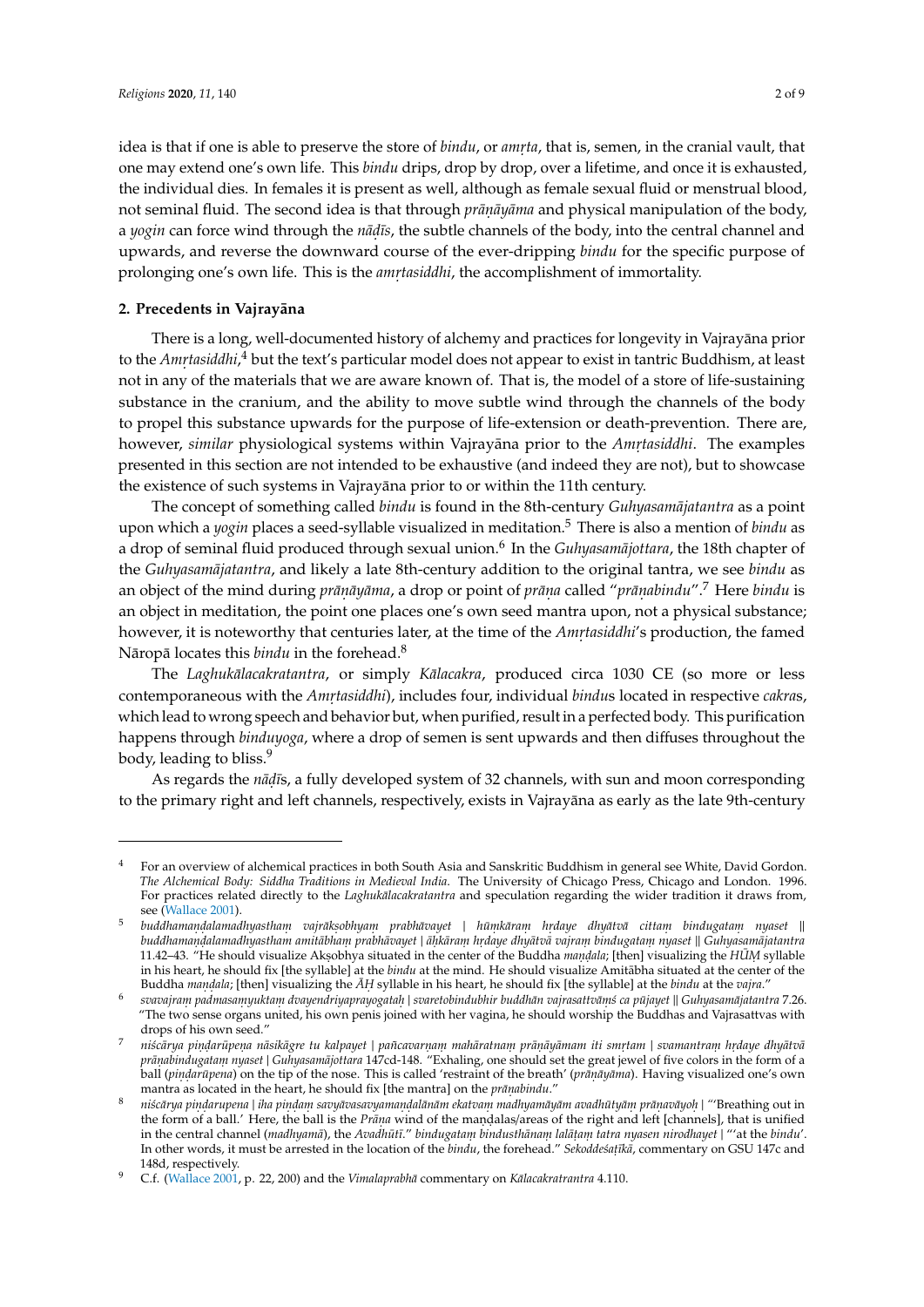*Hevajratantra*.<sup>10</sup> With the *Kālacakra* we see the number of channels suddenly explode to number into the hundreds. The *Kālacakra* also employs a six-limbed yoga (*saḍaṅgayoga*), detailed in a sort-of commentary on the *tantra*, the 11th-century *Sadangayoga*, which comments on a number of texts to explicate its system. Here, in this six-limbed yoga, the goal is *upasiddhi*, a partial awakening, leading to *mahāmudrā*, the perfected state<sup>11</sup> As mentioned before, the deeply complicated subtle body detailed in the *Kālacakra* mentions *bindu*, although not quite in the same way as the *Amrtasiddhi*. The *tantra* prescribes methods of *prāṇāyāma,* but to put wind into the central channel for the goals of perfection and awakening, not to prolong the *yogin*'s life.<sup>12</sup> There is an equating of *bindu* with seminal fluid and a connection with the moon, but this connection is explained by both the *Kālacakra* and the *Sadangayoga* as having to do with a co-mingling of fluids in the uterus leading to the development of a fetus, which is part of a larger journey of perfection in which a *yogin* is influencing his rebirth, or so it seems.<sup>13</sup>

*Bindu* can be used by the *yogin* in his own mental transformation towards perfection in the *Kālacakra*, but what the *bindu* actually does is not made clear.<sup>14</sup> Somehow an arresting of the semen at the glans of the penis will bring about awakening if, for whatever reason, a perfected yogin does not reach the ultimate goal at the moment he should—"If he does not get this desired perfection of *mantrin*s through *pratyāhāra* and so on (that is, through the *saḍaṅgayoga*), he can accomplish it forcefully (*hathena*) by a repetition of sound by arresting the *bindu* in the vajra-jewel in the lotus."<sup>15</sup> *Hatha* and the involvement of the seminal fluid are a last resort, employed when all else fails.

It is noteworthy that in texts prior to the timing of the *Amrٖtasiddhi*, as well as contemporaneous with it, the concept of using force to bring about physical effects is frowned upon in Vajrayana. Jason Birch and James Mallinson have catalogued over a dozen important Vajrayāna texts that censure using *hathayoga*. Nearly all these texts are earlier than the 11th-century *Amrtasiddhi*, although a few are contemporaneous with it; for example, the previously-mentioned *Sadangayoga*.<sup>16</sup>

So we have a subtle physiology, that is to say a "yogic body", and there is manipulation of *vāyus* around the body, and, in the case of the *Kalacakra* and its subsequent tradition, a stoppage of the flow of seminal *amrta/bindu* through the body. But even with all this, we do not have the models of life-extending *bindu*, or techniques to send the substance back up into the cranial vault. That is, we have models where *bindu* functions as a means to an end, but there are no models where *bindu* is the end itself, so to speak. However, variations of this model exist in Vajrayāna *after* the *Amrٖtasiddhi*, in both

<sup>10</sup> *ta eva lalanarasane candras ¯ uryau prajñop ¯ ayau ¯* —corresponding *Yogaratnamal¯ a¯* comm. To *Hevajratantra* I.i.21. "So the moon corresponds with *lalana*<sup> $\bar{a}$ </sup> (the left channel) and wisdom and the sun corresponds with *rasana*<sup> $\bar{a}$ </sup> (the right channel) and means."

<sup>&</sup>lt;sup>11</sup> pratyāhārādibhih syāt kuliśakamalajenāmrtenopasiddhih | Kālacakratantra 4.113.i.cd "Near realization (upasiddhi) [is possible] through *pratyahāra* and so on, as well as through the *amrta* that arises from the Vajra (*kulisa*) lotus." The gloss of kuliśakamalajenāmrtena in the Sadangayoga makes clear the identity of amrta as seminal fluid. *tathā dhyānam prāṇāyāma*s ca dhāraṇā ca | kuliśakamalajenāmṛtenācyutenopasādhanaṃ nītārthena | "Thus, [near-realization also concerns] contemplation, restraint of the breath and retention (of semen). "The near-realization", according to the deep meaning, is carried out "by means of the ambrosia", viz., the non-emitted [*bodhicitta*] (*acyuta*) "that rises from the adamantine lotus"." Translated in (Sferra 2000, p. 256).

<sup>&</sup>lt;sup>12</sup> prānāyāmena śuddhah śaśiravirahitah pūjyate bodhisattvaih | mārakleśādināśam viśati daśabalam dhāranayā balena | Kālacakratantra 4.118.ii "Purified through restraint of the breath, and thus devoid of the moon and sun, he is honored by the Bodhisattvas. By dint of retention, he comes into conjunction with the ten forces, corresponding to the destructions of the four Māras, of the afflictions, etc." Translated in (Sferra 2000, p. 264). Corresponding *Sadangayoga* commentary—*prāṇāyāmena* śuddha iti ha yadā raviśaśimārgarahito yogī bhavati sadā madhyamāvāhas tadā prāņāyāmena śuddhah san pūjyate bodhisattvaiḥ praśasyata ity arthah | mārakleśādināśam viśati daśabalam iti śūnyatābimbam grāhyagrāhakacittam viśati | dhāraṇāyā baleneti prāṇaysa g*atāgatakṣayeṇaikalolībhavati* | "This means here, when the yogin becomes devoid of the sun and moon ways and his [breath] always flows in the central channel, then, being "purified through restraint of the breath, he is honored," viz. praise, "praised by the Bodhisattvas. He comes into conjunction when the ten forces, corresponding to the destruction of the Māras, of the affliction, etc." In other words, the mind, as both perceivable and perceiver, enters into the image of voidness. "By dint of retention," viz., by force of eliminating the coming and going of the breath, he reaches a state of complete unification (*ekalol¯ıbhavati*)." Translated in (Sferra 2000, p. 269).

<sup>&</sup>lt;sup>13</sup> For a description of this process, see [\(Wallace](#page-8-6) [2004,](#page-8-6) pp. 57–64).<br><sup>14</sup> (Sferra 2000, p. 261).

<sup>&</sup>lt;sup>14</sup> (Sferra 2000, p. 261).

<sup>&</sup>lt;sup>15</sup>nādābhyāsād dhathenābjagakuliśamanau sādhayed bindurodhāt | Kālacakratantra 4.119.ii.cd. Birch discusses this passage and its treatment in subsequent commentarial literature on [\(Birch](#page-7-0) [2011,](#page-7-0) p. 535) article on uses of the term "hatha"

<sup>&</sup>lt;sup>16</sup> The word *hatha* does not appear in either the Samvarodayatantra or Candamahārosanatantra—we see balena rather than hathena, and we see *balena* regularly in the context of forcing  $v\bar{a}yu$  through the channels.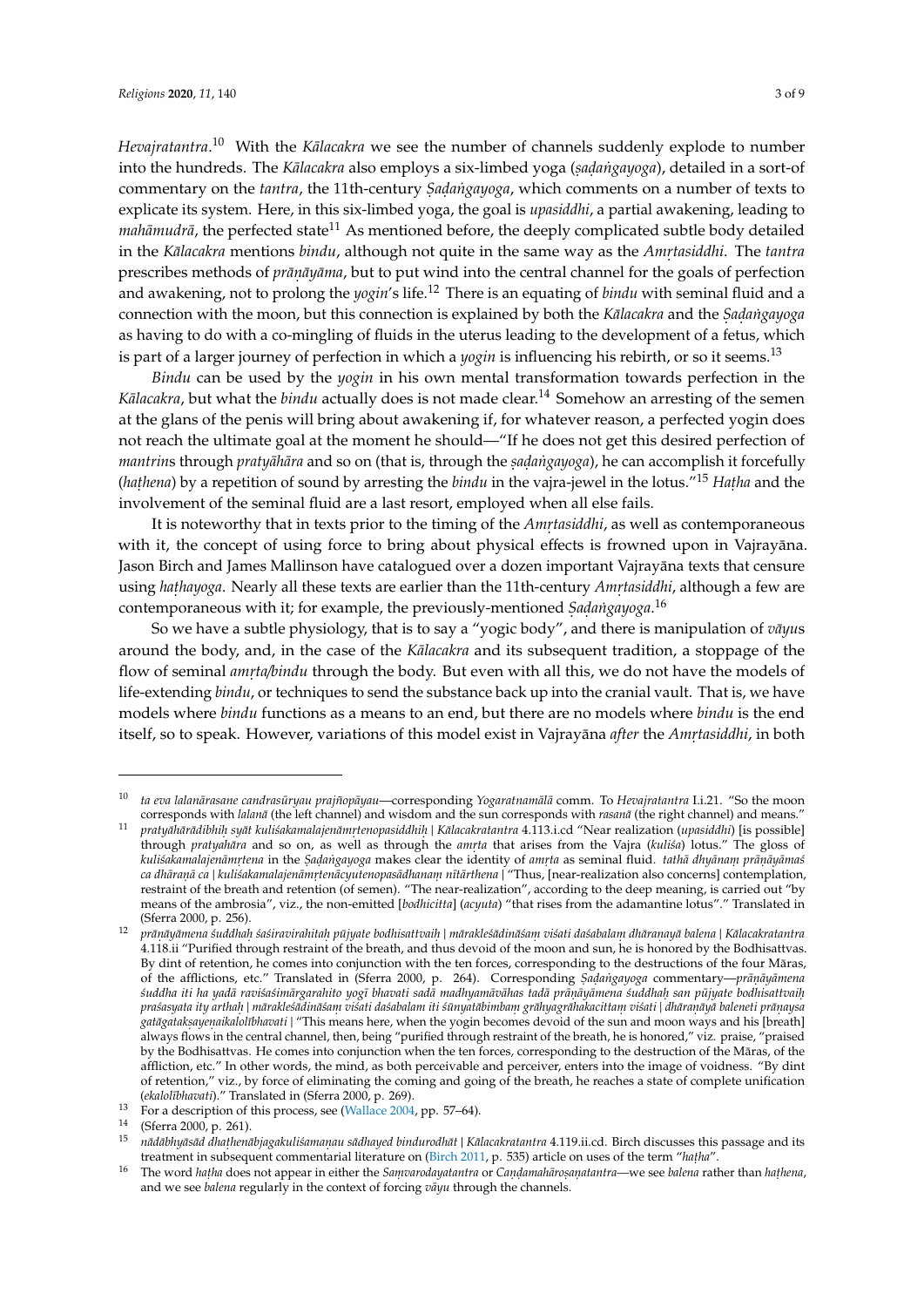the SUT and the CMT. That is to say, this model of an ever-dripping, life-extending seminal *bindu* that can lengthen life and empower the *yogin* if he manages to get it back into his cranium, through some means.

Yet, there is no smoking gun, an "*ity amrtasiddhih*" or obvious direct quotation. But I believe the accumulation of the uncanny connections is enough to make the case that, even if the texts were not drawing directly from the *Amrtasiddhi* itself, they were likely drawing from the same socio-religious paradigm from which the *Amrtasiddhi* was produced. Francesco Sferra tells us that the *Sadangayoga* is actually a "collage of quotations"<sup>17</sup> drawn from a number of works, giving us the impression that this text, and by extension possibly the *Amrtasiddhi* (as well as the *Kālacakra*), are products of a larger movement within late, esoteric, Sanskritic Buddhism.<sup>18</sup>

# **3. The Sam. varodaya and Can. d. amaharos ¯ . an. a Tantras**

Circumstantial evidence links the *Sam. varodaya* and *Can. d. amaharo ¯ s. an. a tantra*s to the overall movement towards physical *yoga* in Vajrayāna, as reflected in the *Kalacakra* tradition, but none of it ties either *tantra* specifically to the *Amrtasiddhi*.

# *3.1. Subtle Physiology Similarities with Amr. tasiddhi*

In both the SUT and CMT, we see discussions detailing moving *vayu* around the body, with the fifth chapter of the SUT and the 22nd chapter of the CMT devoted to the subject, but as mentioned before*, prāṇāyāma* is integral to *Kālacakra* literature as well. There is also an association in the SUT and CMT of the sun and moon with various *nāḍīs*,<sup>19</sup> but this idea is also found in *Kālacakra* literature, as is the concept of these internal celestial bodies eclipsing one another.

But there are similarities in the two *tantra*s that do not seem to be found anywhere in Vajrayana prior to the period of the *Amrtasiddhi'*s creation. We find a development of a *kundalinī* analog in the *Amr. tasiddhi*'s 13th chapter. Here the wind itself ascends the body of the *yogin* through the female central channel (*madhyama¯*) and pierces (*vedha*) its way to the top through a series of knots (*granthi*), culminating in breaking through the door of Brahmā (*brahmādvāram*). This makes yoga successful (*yogah prasidhyati*), along with the completion of the Great Seal (*mahāmudrā*) and the Great Lock (*mahābandha*).<sup>20</sup> In the SUT's 31st chapter there is a similar scenario, where a dormant female energy that lies at a knot around the base of the spine, is moved to action and ultimately ascends the body of the *yogin*. However, this female energy in the SUT is identified as "*yoginī*",<sup>21</sup> which is neither the name given in the *Amrtasiddhi* for the central channel itself, which is *madhyamā*, nor the *kundalinī* of *hathayoga*.

<sup>&</sup>lt;sup>17</sup> "Anupamaraksita, who is quoted by Nāropā (956–1040), lived between the end of the X and the beginning of the XI century. His main work, the SY, cannot be considered original. Apart from the nine initial stanzas composed by the author, this text consists of a well arranged collage of quotations drawn from other works and connected sporadically through short sentences. Furthermore, the central corpus of these quotations is also present in a later work, the SUT by Nāropā, who quotes one of the introductory verses by Anupamaraksita." (Sferra 2000, p. 43). For Sferra's treatment of this milieu see [\(Sferra](#page-8-7) [2005\)](#page-8-7).

<sup>&</sup>lt;sup>18</sup> This particular physiological model, that is, of the manipulation of winds through channels in the body into the central channel and then upwards to propel *bindu* to the cranium (and sometimes beyond) has been related to me by a number of Newar Vajrācārya and Buddhācārya (a subdivision of Śākyas who are caretakers of the Svayambhū Mahācaitya) informants as the means by which a person both stays alive and potentially extends one's own life. Newar Buddhism is, of course, the only remaining Sanskritic Buddhism.

<sup>&</sup>lt;sup>19</sup> The equating of the sun and moon with semen and menstrual blood respectively also pervades the *Candamahārosanatantra*, since the co-mingling of the two leads to the production of a fetus in a way paralleling that in the *Kalacakratantra*. The mixture of these two fluids (or vaginal fluid rather than menses) is the standard biological explanation for the generation of a fetus in premodern Sanskrit texts.

<sup>&</sup>lt;sup>20</sup> See *Amrtasiddhi* 13.5–12.

<sup>&</sup>lt;sup>21</sup> This *yoginī* is of four types according the the SUT—*padminī*, *hastinī*, *śankhinī*, or *citrinī*. These names are found in a number of lists ranging from Vajrayāna *yoginī*s (four female members of the *jñānacakra* in the 12th-or-13th-century *Dākarṇavatantra* chapter 15), to kinds of women in *kāmaśāstra* (the first chapter of the *Anangaranga* is devoted to detailing these four types of women). A few *hathayoga* texts include members of this list as names of channels (sankhinī appears in the list of the 14 channels in the 13th-century *Vasisthasamhitā* 2.21–23, the 14th-century Ś*ivasamhitā* 2.14–15 and the 17th century Hatharatnāvalī 4.34–35. *Saivasam ´ . hita¯* 2.18 also names *citra¯* as a channel.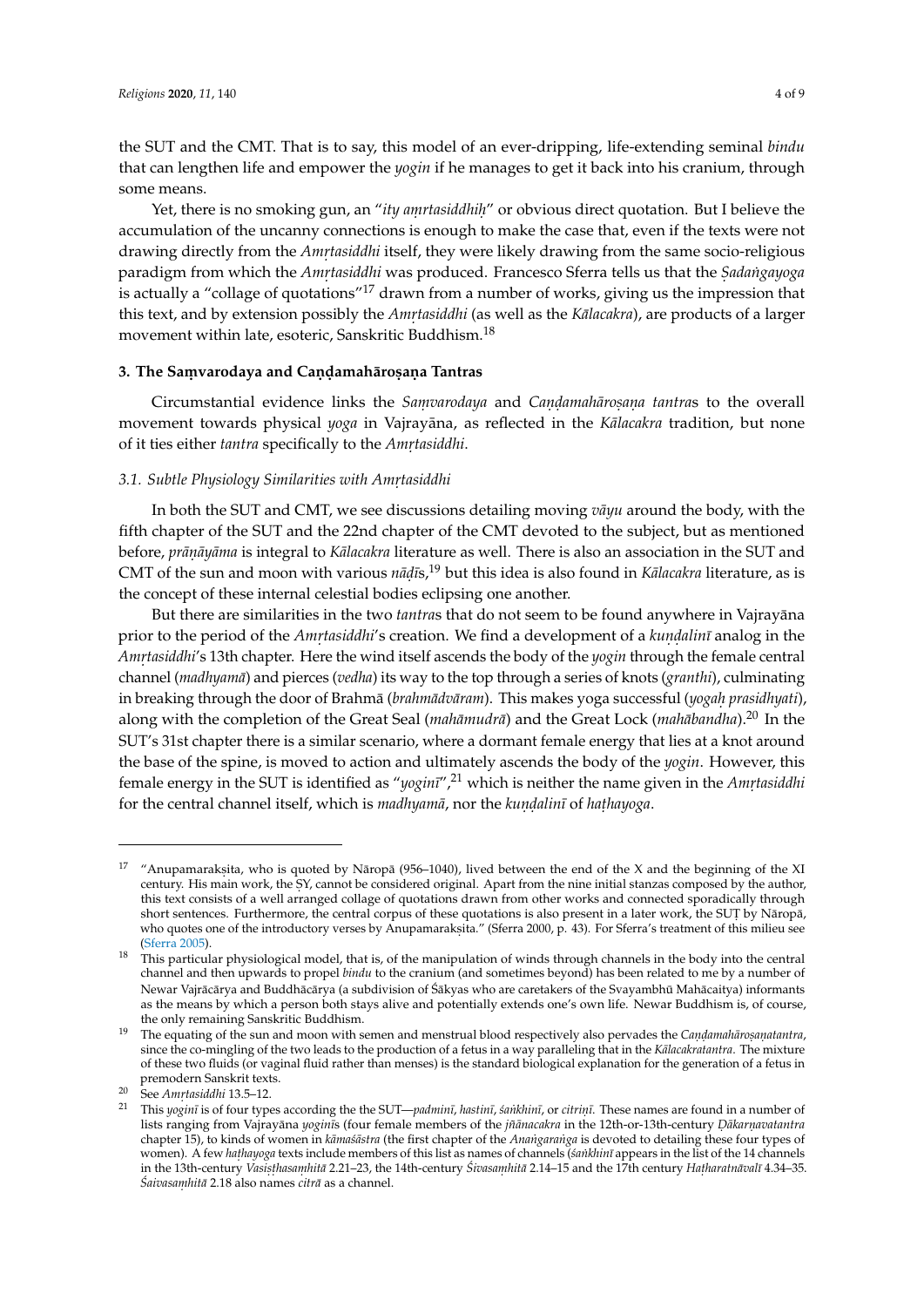A unique similarity with the *Amrtasiddhi* is found in the 22nd chapter of the CMT, the *vāyuyogapaṭala*. Here we see a placement of the five winds that mirrors the *Amrtasiddhi*, with *prāṇa* at the heart, *apāna* in the anus, *samāna* around the navel, *udāna* around the throat, and *vyāna* pervading the body.<sup>22</sup> The only other place we see this particular organization of the five *vayus* predating the *Amrtasiddhi* is in the 6th-century Saiva ´ *Ni´svasatattvasa ¯ m. hita Nayas ¯ utra ¯* ; <sup>23</sup> however, it is possible that such an organization has been overlooked elsewhere. The CMT could have taken this organization from the earliest *mantramārga* text, although it seems that a tradition within Vajrayāna, one which the *Amṛtasiddhi* may be connected to, is a more probable source. The *Padmāvatī* commentary of the CMT links a breathing yoga to obtainment of five *abhijña*s, or superknowledges of a Buddha, but there is nothing regarding life-extension.

#### *3.2. Storage of Bindu in the Cranial Vault*

We also find mention in both the SUT and CMT of a store of *amrta*<sup>24</sup> above the *ghantikārandhra*, that is, the hole just behind and above the uvula. The model in the SUT is clear. "In the *Sambhogacakra* [which is situated] in the throat, there is a red lotus of sixteen petals; in the middle of the lotus is the character OM; above the character, *amrta* flows incessantly through the way of the "hole in the uvula";<sup>25</sup> that is, the *ghantikārandhra*. This model, of an endless flow of *amrta* is certainly prevalent later on in *hathayoga*, such as in the *khecarīmudrā* where the *yogin* bends his tongue back to catch the dripping liquid.<sup>26</sup>

The CMT presents this model of a store of *amrta* in the cranium above the *ghantikārandhra* in a peculiar way. Following coitus, the yogin is told he "should inhale [his ejaculate] through a pipe in his nose to increase his power.<sup>"27</sup> The *Padmāvatī* commentary of the CMT tells us "sometimes he should draw [male and female sexual fluids] from the Lotus (i.e., a female sexual organ) with his mouth, place them in a vessel, insert a straw (*nālikām*), take note of his breath, and ingest it through his nostril, that is to say the aperture [beyond] the uvula"; the *ghanṭikārandhra*.<sup>28</sup> After giving an alternate way

<sup>&</sup>lt;sup>22</sup>hrdi prāno vasen nityamapāno gudamandale | samāno nābhideśe tu samodānaśca kanthake || vyāno vyāpi śarīre ca pradhānāh pañca *vayavah* | *Amrtasiddhi* 6.7–6.8ab. "*Prana* always resides in the heart, *apana* in the anus, *samana* in the region of the navel, and *udāna* is always in the throat, and *vyāna* pervades the body. These are the five main winds."*hrdi prāno gude 'pānah samāno* nābhideśake | udānah kaṇṭhadeśe tu vyānah sarvaśarīragaḥ || Caṇḍamahāroṣaṇatantra 22.1 "Prāna is in the heart, apāna is in the anus, *samāna* is in the region of the navel, *udāna* is in the area of the throat, and *vyāna* is in the all the body.

<sup>&</sup>lt;sup>23</sup>hrdgude nābhikanthau ca sarvasandhau tathaiva ca|prānādyās samsthitā hyete rūpam śabdañ ca me śrnu || Niśvāsatattvasamhitā *Nayasūtra* 4.119. "Beginning with *prāṇa,* these are situated [with *prāṇa*] in the heart, [*apāna*] in the anus, [samāna] in the navel, [udāna] in the throat, and [vyāna] in every joint." The Niśvāsatattvasamhitā shared several similarities with early Vajrayāna (C.f. [Goodall](#page-7-1) [2015,](#page-7-1) pp. 31–32). In fact, the verse just preceding *Nayasutra* 4.119 prescribes the use of *dhāranīs* along with *pratyāhāra* and *prāṇāyāma,* among other techniques. The issue at stake here is the particular arrangement of the winds, that is, which corporeal location each corresponds to. The five (prāna, apāna, udāna, samāna, and vyāna) also find the pattern of corresponding to the wind names Nāga, Kurma, Kṛkara, Devadatta, and Dhanañjaya before the *Amṛtasiddhi* (for example, the pre-10th-century Saiva Svacchandatantra 7.17) and after the *Amrtasiddhi* (for example, the 18th-century *hathayogic Gherandasamhitā* 5.61). The *Gherandasamhitā* also has the arrangement of the five winds found in the *Amrtasiddhi* (GhS 5.62), but this is a direct quotation of the *Amrtasiddhi*, and within a tradition locating authority in the older text. For more arrangements of the five winds (although not the model found in the *Niśvāsatattvasaṃhitā, Amṛtasiddhi,* and *Can. d. amaharo ¯ s. an. atantra* detailed above) see Zysk, Kenneth G. "The Bodily Winds in Ancient India Revisited." In *The Journal of the Royal Anthropological Institute*, vol. 13, pp. S105–15. 2007. For a further description of the record of the five winds in the *Niśvāsatattvasaṃhitā* and yoga texts in general see [\(Mallinson and Singleton](#page-8-3) [2017,](#page-8-3) pp. 187–98).

<sup>&</sup>lt;sup>24</sup> Mallinson notes a handful of Saiva texts with the model of a store of *amrta* in the cranial vault in [\(Mallinson](#page-8-8) [2007,](#page-8-8) p. 28, n. 123). These texts are *Siddhayoge´svar¯ımata pat. ala* 11, *Malin ¯ ¯ıvijayottaratantra* 16.53–54, *Kaulajñananir ¯ n. aya* 5.5–13, and *Netratantra pat. ala* 7. All these texts predate the *Amr. tasiddhi*.

<sup>&</sup>lt;sup>25</sup> kanthe sambhogacakre sodaśadalam raktam tanmadhye omkāram | tasyordhve ghantikārandhramārgenāmrtam sravati nirantaram || Samvarodayatantra 31.24, Translated in [\(Tsuda](#page-8-9) [1974,](#page-8-9) p. 326).

<sup>&</sup>lt;sup>26</sup> For a detailed description of this practice see [\(Mallinson](#page-8-8) [2007\)](#page-8-8).

<sup>&</sup>lt;sup>27</sup> nāsayā nalikāyogāt pibet sāmarthyavrddhaye | Candamahārosanatantra 6.75 ab.

<sup>&</sup>lt;sup>28</sup> kadācit padmān mukhenākrstam bhājane samsthāpya nālikām praksipya śvāsam jñātvā nāsikayābhyavaharet | ghantikārandhrenety arthah |[…] ayam arthah | satataprayogakaranād valipalitavyādhimrtyunāšanād yogino mahāsāmarthyavrddhir bhavatīti | Padmāvati commentary on *Candamahārosanatantra* 6.75. "Sometimes he should draw [the male and female sexual fluids] out from the Lotus with his mouth, place them in a vessel, insert a straw, take note of his breath, and ingest it through his nostril, that is to the aperture [beyond] the uvula (*ghantikārandhra*). [...] The meaning is this: by constantly performing [these] procedure[s], there will be a great increase in the *yogī's* strength, inasmuch as he will stop wrinkling, greying, and [even] death." Translation [\(Grimes and Sz](#page-7-2)ántó [2018,](#page-7-2) p. 686). The practice may be intellectually connected to the idea of circulation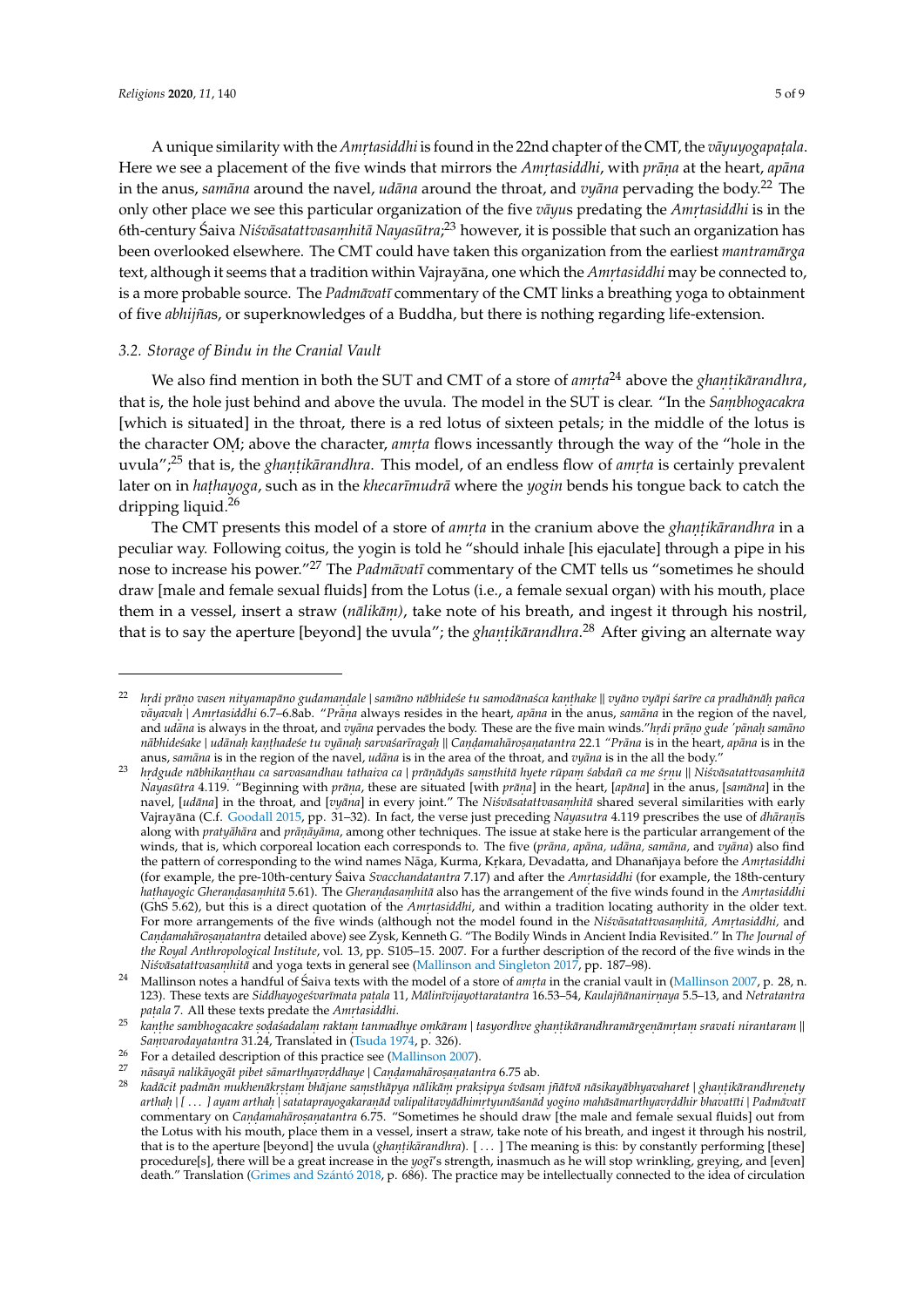to nasally ingest these substances, the commentary tells us why one should do this—"by constantly performing these procedures, there will be a great increase in the *yog¯ı*'s strength, inasmuch as he will stop wrinkling, greying, and [even] death."<sup>29</sup> When considering the model we find in the *Amrtasiddhi*, this procedure suddenly seems less strange. Bearing in mind the model of a store of life-extending amrta above the aperture behind the uvula, I suggest the technique the CMT prescribes is alchemical, performed, as it says, to stop aging and even death. The *Kalacakratantra* itself details a number of elixirs to eliminate wrinkles and gray hair; however, there is no mention anywhere of sending seminal fluid into the cranial vault by nasal means for the purpose of death-prevention.

## *3.3. Amr. tasiddhi as a Textual Interpretation Aid*

It looks as if the *Amṛtasiddhi* may potentially help clear up textual puzzles in subsequent Vajrayāna works. In the SUT, the description of *bindu* ascending the body through a progression of corporeal locations corresponding to vowel characters reaches its climax by saying that on the day of the full moon, the *yogin¯ı* (the apparent *kun. d. alin¯ı* analog who/which has presumably been travelling upwards with the *bindu*) is to the left and the right of *mada* (intoxication, intoxicating, or even semen, among other meanings).<sup>30</sup> Now this makes no sense. What is *mada* doing here? The Tibetan translator changed the meaning to *mūrdhan* (forehead or head),<sup>31</sup> which thematically makes sense, since the *bindu* is in the cranium at this point, but the Sanskrit manuscript witnesses all read *mada*. The SUT has a chapter on *mada*, devoted to spirituous liquors and their production, so there is precedent with the term in the text, but not in a way that makes sense here. We can of course guess that the meaning of *mada* is essence or seminal fluid, but the text does not give us precedence to do so.

The seventh chapter of *Amr<sub>tasiddhi* can strengthen the case of this interpretation, however.</sub> It glosses *bindu* by equating it with several apparent synonyms. "This is *bindu*, this is *candra*, this is *b¯ıja*, this is *mada*, this is *tattva*, this is *j¯ıva*, this is the essence of everything."<sup>32</sup> So here we have *mada* used in the SUT as the thing in the midst of the ascended *yoginī* at the aperture of the head following a

of vital winds in the practice of *prāṇāyāma* through the nostrils into and out of the body, in addition to replenishing vital energies stored in the cranial vault. However, such a theory is entirely speculative.

<sup>29</sup> A similar practice involving a straw sending a mixture of seminal fluid and menses into a person's naval cavity is found in Vagīśvarakīrti's 11th-century *Mṛtyuvañcanopadeśa* (Teaching on the Cheating of Death), although in a different context than the one found in the CMT. Whereas the purpose of the practice detailed in the CMT is for a living *yogin*, the procedure detailed in the *Mrtyuvañcanopadeśa* is intended to revive a recently-deceased corpse. *mrtasamjīvanam api kva cid drstam* upāyatah | rtumatkanyānarayoh śrnkhalāyāh samutthitaih || 74 || śonitonmiśraśukrākhyadhātubhir nātiśītalaih | sadyo yad vā mrtasyaiva patitair dhātubindubhih || 75 || ghrtāktanalikārandhranirgamena praveśitaiḥ | vahed ātmīyanāsāgrapuṭonnītapuṭe kramāt || 76 || punarujjīvanam drstam nirodhaś cātra śasyate | pratyakṣadṛṣṭasāmarthyo yogo 'yam bahusammataḥ || 77 || "The revival of the dead is even seen by an appropriate means, through the elements which arise due to the union of a man and a menstruating young woman. Namely this occurs with the ingredients being semen mixed with uterine blood, which is not too cold (i.e., fresh), or with drops of those same substances (or "of that same substance") which have fallen from the dead body itself. By [those drops] entering the space through a straw smeared in ghee (presumably as a lubricant to get up to the nasal cavity) he should send it in stages into the nostril [of the dead], [having already] drawn it up into the cavity of his own nose. The revival is seen, and the restraint is here detailed. The effectiveness of this practice, respected by many, is clearly observed." *Mr. tyuvañcanopade´sa* 3.74–77. I translated *nirodha* as restraint, because it perhaps refers to the necromancing *yogin* holding the substances up his own nose, before deploying them into the nose of the deceased. Two translations have been done of this work, one in English and another in German. The English, translated by Michael Walter under the title "Cheating Death," is not reliable (although it is useful as a summary and outline of the text), and it appears in *Tantra In Practice* (ed. David Gordon White 2000). Although he does not specify if he translated from the Sanskrit or the 11th-century Tibetan translation, Walter's inclusion of untranslated Tibetan words suggests he translated from the latter. Johannes Schneider's 2010 study, edition of the Sanskrit text, and German translation is recommended for further study. For biographical details on the text's monastic author, Vagīśvarakīrti, see Tāranātha's Rgya gar chos 'byung. For the geographic range of Vagīśvarkīrti's intellectual influence, see Péter-Dániel Szántó's chapter in a forthcoming *festschrift* for Prof. Alexis Sanderson; and for Vāgī svarakīrti's impact in Nepal see Iain Sinclair's 2016 dissertation "The appearance of tantric monasticism in Nepal: A history of the public image and fasting ritual of Newar Buddhism, 980–1380" pp. 57–61. I thank Shaman Hatley for drawing my attention to the *Mrtyuvañcanopadeśa*.

<sup>&</sup>lt;sup>30</sup>madasya vāmadaksine pūrnamāsyām amahsvabhāvā|Samvarodayatantra 31.34 "On the day of the full moon, there is [the goddess] who has the nature of the characters *AM.* and *AH.* left and right of *mada.*" Translated in [\(Tsuda](#page-8-9) [1974,](#page-8-9) p. 328).

<sup>31</sup> *spyi gtsug* in the Tibetan.

<sup>&</sup>lt;sup>32</sup>idam bindur idam candram idam bījam idam madah | idam tattvam idam jīvah sarvasāramayam tv idam || Amrtasiddhi 7.3. Unpublished edition Mallinson & Szántó.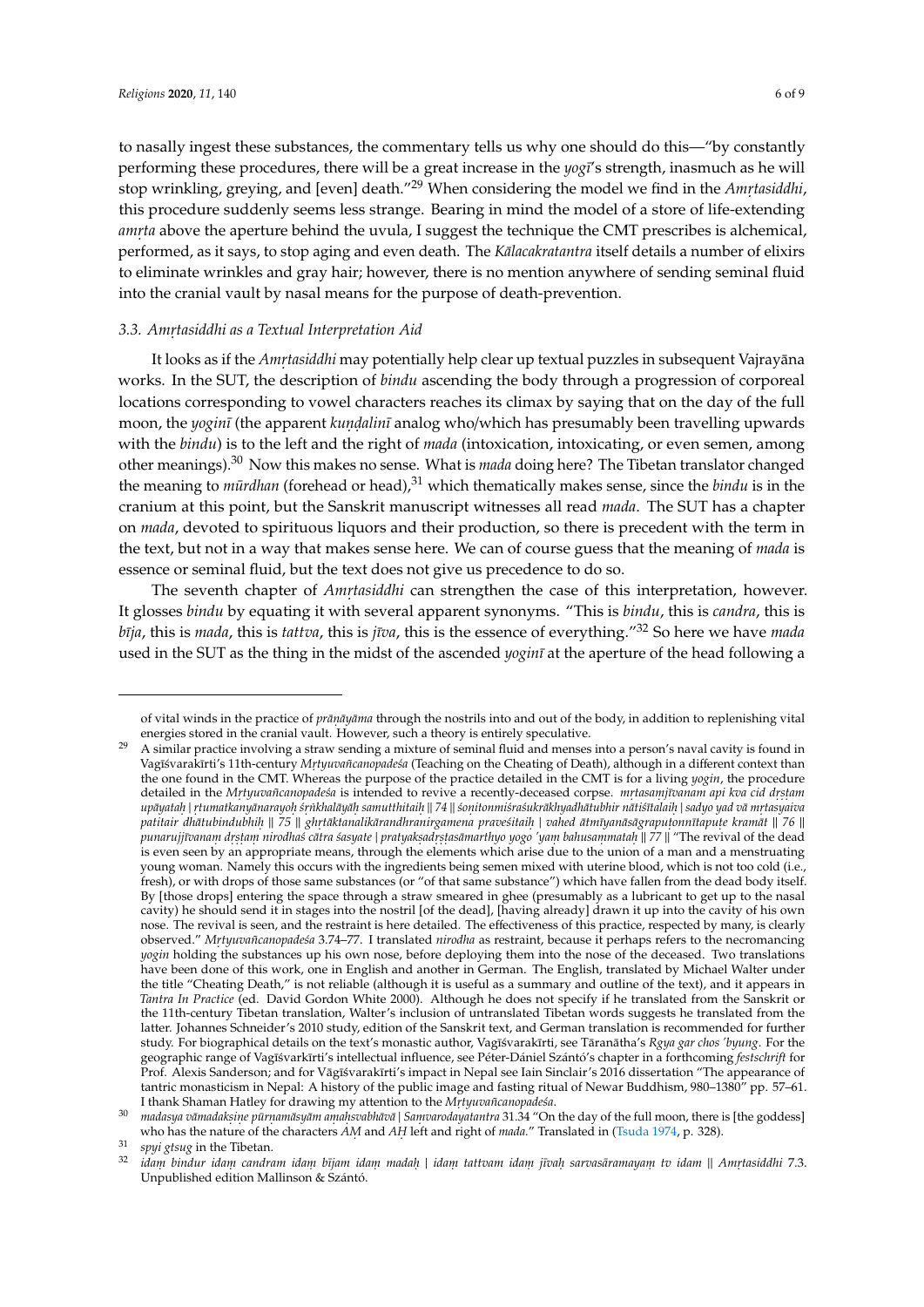description of *bindu'*s ascent, and we have the *Amrٖtasiddhi* telling us that *mada* can mean *bindu*. I do not think it is a stretch to interpret the SUT's mystery *mada* as *bindu*. In fact, *mada* is also mentioned at the beginning of this overall section in the SUT when we are told that a subtle, four-petalled lotus is located *in the mahāsukhacakra* in the head and that it is the place of *mada*. Again, the place of intoxication makes no sense in this context. We can see that *mada* must refer to *bindu*, and the *Amr. tasiddhi* gives us support. Just below this, *mahāsukhacakra* is said to be a 32-petalled lotus from which the syllable *HAM* flows downwards—"*hamkāro'adhomukham sravati."*<sup>33</sup> We are told that this 32-petalled lotus is *bījabhūta*, made of seed. Here, again, the *Amṛtasiddhi* can potentially clear things up if we take take *bījabhūta* to mean this 32-petalled lotus is made of *bindu*; however, it is also possible *bīja* refers to the downward-flowing *HAM,* since *bīja*, or more frequently *svabīja*, has the esoteric sense of referring to a seed syllable.

#### **4. Final Remarks**

Based strictly on the materials reviewed here, namely the *Samvarodaya* and *Candamahārosana tantra*s, it does not appear that the *Amrtasiddhi* was important in subsequent Sanskritic<sup>34</sup> Vajrayāna textual traditions. While the physiology the yogic text employs does include innovations which seem to be found in these two *tantra*s, the lack of any quotations or references to the text itself makes the possibility of drawing a direct connection very unlikely.

Techniques for placing *bindu* back into the cranium, whether through the circulation of wind detailed in the *Amrtasiddhi,* or snorting it through a straw as in the *Candamahārosanatantra* illustrate common physiological models, but not a textual connection. The shared organization of the five winds in this *tantra* and in the *Amrtasiddhi* is striking,<sup>35</sup> but again, this may be attributed to something wider than a single–possibly originally fringe–yogic text. The ability of the *Amrtasiddhi* to clarify the otherwise-confusing usage of *mada* in the *Samvarodayatantra* also lends support for the existence of a shared intellectual landscape regarding subtle physiologies and how the body might be manipulated

<sup>&</sup>lt;sup>33</sup> sirasi mahāsukhacakre caturdalapadmam suksmam | madasthānam sarvasyādhārarūpatvāt || 19 || bodhimandasvabhāvam bījabhūtam bāhye dvātrimsaddalapadmam | tanmadhye haṃkāro′dhomukhaṃ sravati || 20 || Saṃvarodayatantra 31.19–20 "A subtle, four-petalled lotus is [located] in the *mahasukhacakra* in the head. It is the place of *mada* due to its being the supportive form of everything. Outside [of it] is a thirty-two petalled lotus made up of *bīja* [and] having the nature of the seat of awakening. In the middle of it is a *HAM* syllable that flows downwards." Translated in [\(Tsuda](#page-8-9) [1974,](#page-8-9) p. 328). Alexis Sanderson pointed out to me that "*adhomukham*" could mean "facing downwards" here, in the sense that the imagined character of the seed syllable is turned upside down, but added either reading is possible, and an obvious one is not clear. (Personal communication on 29 September 2019) The reading of an upside-down seed syllable is supported a few lines later in the 25th verse of the same chapter—*hrdaye dharmacakram astadalam viśvapadmam madhye hūmkāram adhomukhasthitam | "An eight-pedalled <i>viśva* lotus (lotus with pedals facing both up and down, recognizable from Buddhist iconography as the throne sat upon by Buddhas) is in the heart. In the middle [of the lotus] is situated a *HUM* syllable facing downwards." The flowing from *HAM* could still be downwards, regardless of which direction the seed syllable is facing, so the ambiguity remains.

Since they are recorded entirely in Tibetan, and not translations from Sanskrit or any Sanskritic tradition, I have not included mention of the biographies of Śāriputra (1335–1426 CE), the East Indian abbot of Mahābodhi temple in Bodh Gayā during a period typically viewed as being after Buddhism had disappeared from within the borders of modern India. His life is detailed in-depth in Arthur McKeown's 2019 *Guardian of a Dying Flame*, Harvard Oriental Series 89. At a point within S´ariputra's exoteric biography, recorded in the margins of the manuscript McKeown examined, are details of practices similar ¯ to those in the *Amrtasiddhi* intended to extend life, taught to the abbot by his teacher Gholenath (whom he wrote a biography of). Coincidentally, it is today the position of the Nath sampradaya that hathayoga originated with their order. By extension, due to its being a foundational text for *hathayoga,* there would be teachings of the Nāths originating in the *Amrtasiddhi*, meaning that if Sariputra had a Nath *guru*, it is possible he received teachings from, or at the very least, connected with a tradition placing authority on the *Amrtasiddhi*. Śāriputra also reportedly authored a biography of Gorakhnāth (Goraksa), one of the nine Nāths of the Nāth *sampradāya* who is credited with founding the order. There is another possible connection between Śāriputra and the *Amrٖtasiddhi—*the Mahābodhi temple abbot also penned a biography of Virūpakṣa, the *mahāsiddha* praised in the opening of the *Amrtasiddhi*. In this biography Śāriputra details a s*ādhana* taught to Virūpakṣa by Chinnamastā herself, the Buddhist goddess praised in the *Amrtasiddhi's* opening *mangala* verse. For more on Sariputra's life see the translations and editions of the various biographies and autobiographies recorded in Tibetan and attributed to him in the appendices of McKeown's 2019 book, and McKeown's explanations of what is recorded in the primary sources in the corresponding chapters. For a detailed examination of the possible Buddhist connections of the early Nāth sampradāya see Mallinson, James. "Kālavañcana in the Konkan: How a Vajrayāna Hathayoga Tradition Cheated Buddhism's Death in India." *Religions*, 10, 273.: 1–33. 2019.

 $35$  Since its only chronologically antecedent location is an early Saiva text!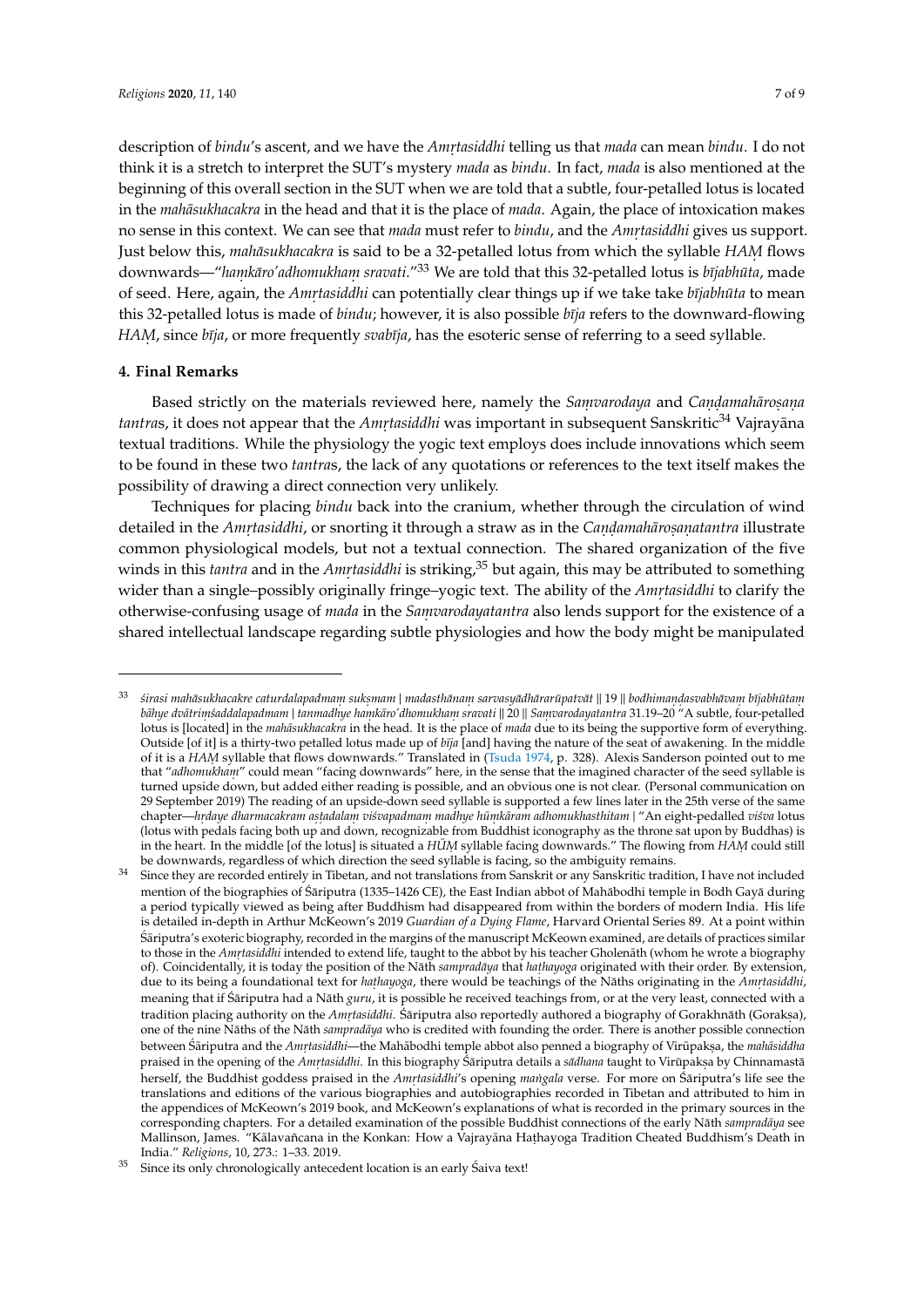for longevity. As mentioned in the opening, Mallinson has made clear the importance of the *Amrtasiddhi* on subsequent *hathayoga* traditions. The present inquiry could be expanded to ask, not only why the text did not gain traction within Sanskritic Vajrayāna traditions, but also why it was nevertheless so successful in the so-called "Hindu" hathayoga ones.

Far more study needs to be done on the milieu from which all these ideas were generated. For example, the *Samvarodayatantra* has a chapter on "*rasayana*" that is as yet unedited. There is a project underway by a group of Japanese scholars to slowly edit the *Padmin¯ı* commentary of the *Samvarodayatantra* and I am myself in the process of editing and translating the *Padmāvatī* commentary of the *Candamahārosanatantra*. The *Dākarnavatantra,* which is contemporaneous with the *Samvarodaya* and *Candamahāroṣaṇa tantras,* apparently has lengthy discussions of physical manipulation of the subtle body, however, with the exception of its *apabhraṃśa* songs, it remains unedited. David Grey and others are in the process of editing and translating the Sanskrit text. There is also a need for a comprehensive collation of materials preserved in Tibetan, Javanese, Khmer, and other translations, as the Buddhist yogic tradition was never confined to India and it continues to this day.

**Funding:** This research received no external funding.

**Acknowledgments:** Thank you to Glen Hayes for organizing the 2019 Society for Tantric Studies Conference in Flagstaff, Arizona, and thank you to Paul Donnelly for hosting it at Northern Arizona University. Thank you to James Mallinson for sharing some of his unpublished work with me, and thank you to Péter-Dániel Szánto for sharing an unpublished version of the *Amrtasiddhi* edition. Thank you as well to the anonymous reviewers who took the time to read and comment on this work. Your comments were very helpful and significantly improved this work.

**Conflicts of Interest:** The author declares no conflict of interest.

#### **References**

#### **Primary Sources**

*Amr. tasiddhi*. Unpublished draft edition by James Mallinson and Péter-Dániel Szántó.

*Can. d. amaharo ¯ s. an. atantra*. 1974. Unpublished draft edition by Wieisiek Mical. Edition and translation of chapter 1–8 by Christopher George. New Haven: American Oriental Society.

*Guhyasamajatantra ¯* . Yukei Matsunaga, ed. 1978. Osaka: Toho Shuppan.

*Hevajratantra*. 1959. Edition, translation and critical study by David Snellgrove. London: Oxford University Press. *Kālacakratantra*. Biswanath Banerjee, ed. 1985. Kolkata: The Asiatic Society.

- Mrtuuvañcanopadeśa. *tyuvañcanopade´sa*. Johannes Schneider, ed. 2010. Vienna: Verlag der Österreichischen Akademie der Wissenschaften.
- Padmāvatī of Mahāsukhavajra. Nepal National Archives. NAK 3-402. NGMPP B 31/7. Apographs consulted—Kyoto University Library no. 38, Univ. of Virginia IAWSR MBB-I-76, Baroda Oriental Institute no. 13274.

*Sadangayoga* of Anupamaraksita. Edition and annotated translation. Roma: Instituto Italiano Per l'Africa E l'Oriente.

- *Sam. varodayatantra.* Shinichi Tsuda, ed. 1974.Tokyo: Hokuseido Press. Mss consulted—Tokyo Matsunami's Catalogue no. 404, Hodgson RAS no. 38.
- *Sekoddeśațikā* of Nāropā (*Paramārthasaṃgraha*). 2006. Critical Edition of the Sanskrit Text by Francesco Sferra. Critical Edition of the Tibetan Translation by Stefania Merzagora. Roma: Instituto Italiano Per l'Africa E l'Oriente.

#### **Secondary Sources**

<span id="page-7-1"></span><span id="page-7-0"></span>Birch, Jason. 2011. The Meaning of *hat .ha* in Early Hat.hayoga. *Journal of the American Oriental Society* 131: 527–54. Goodall, Dominic, ed. 2015. *Niśvāsatattvasamhitā*. In collaboration with Alexis Sanderson & Harunaga Isaacson.

- Early Tantra Series 1; Pondicherry: Institut Français de Pondichéry, Hamburg: Universität Hamburg, Paris: École française d'Éxtrême-Orient.
- <span id="page-7-2"></span>Grimes, Samuel, and Péter-Dániel Szántó. 2018. Mahāsukhavajra's Padmāvatī Commentary on the Sixth Chapter of the Caṇḍamahāroṣaṇatantra: The Sexual Practices of a Tantric Buddhist Yogī and His Consort. *Journal of Indian Philosophy* 46: 649–93. [\[CrossRef\]](http://dx.doi.org/10.1007/s10781-018-9357-3)